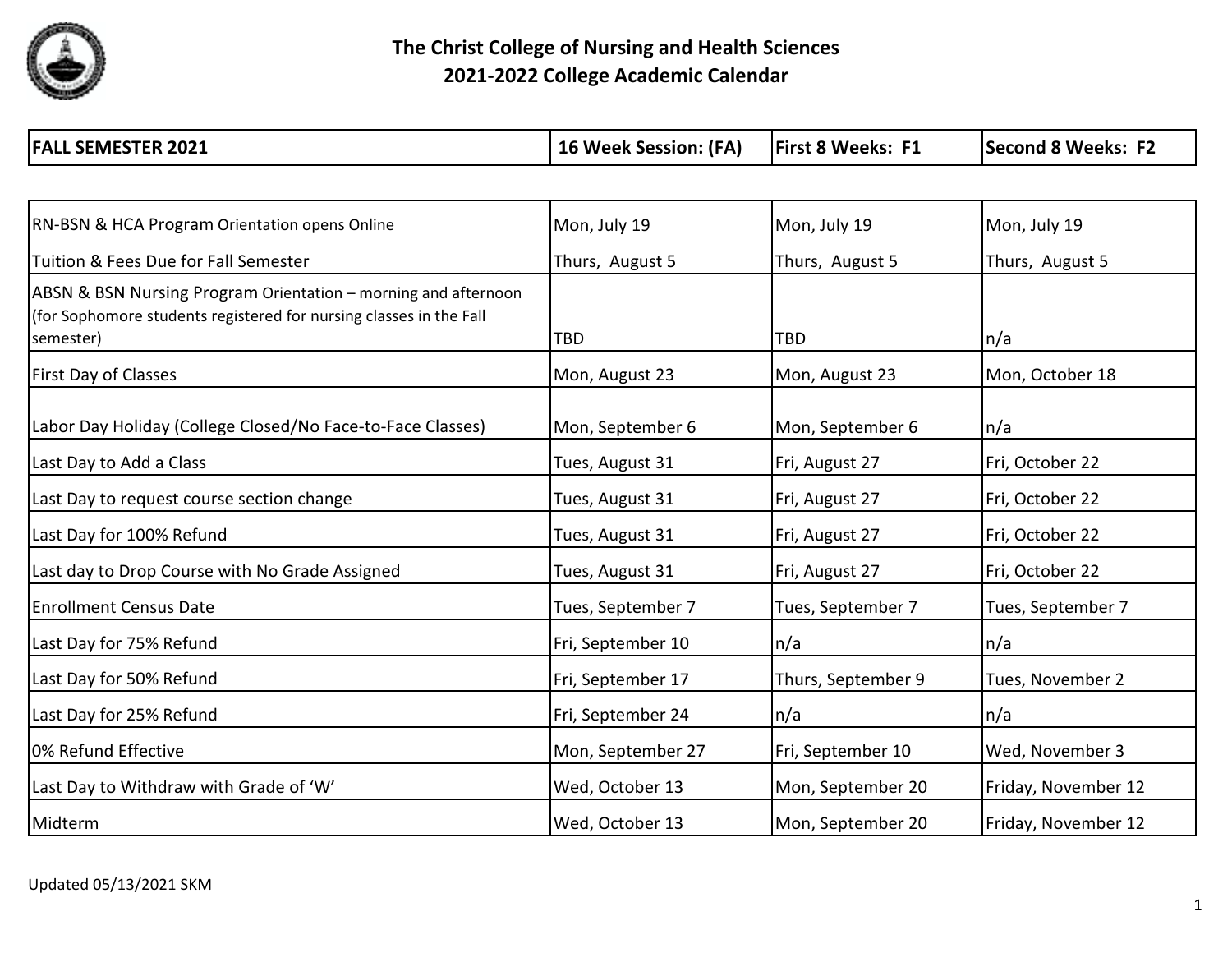

| <b>FALL SEMESTER 2021</b> | 16 Week Session: (FA) | <b>F1</b><br><b>First 8 Weeks:</b> | ---<br><b>Second 8 Weeks:</b> |
|---------------------------|-----------------------|------------------------------------|-------------------------------|
|---------------------------|-----------------------|------------------------------------|-------------------------------|

| Registration for Spring 2022 opens for Changes (currently enrolled<br>ABSN, GEN, HCA, MA, and RN-BSN)     | Mon, October 18             | Mon, October 18                                           | Mon, October 18            |
|-----------------------------------------------------------------------------------------------------------|-----------------------------|-----------------------------------------------------------|----------------------------|
|                                                                                                           |                             |                                                           |                            |
| Registration Spring Semester Begins (currently enrolled Junior -300                                       |                             |                                                           |                            |
| level & Senior-400 level BSN students).                                                                   | Mon, October 25             | Mon, October 25                                           | Mon, October 25            |
| Registration Spring Semester Begins (currently enrolled Sophomore                                         |                             |                                                           |                            |
| -200 level & Freshman BSN students).                                                                      | Tues, October 26            | Tues, October 26                                          | Tues, October 26           |
|                                                                                                           |                             |                                                           |                            |
| <b>Registration Closes for all programs</b>                                                               | Tues, November 2            | Tues, November 2                                          | Tues, November 2           |
| Last Day to Withdraw with Grade of 'WP' or 'WF'                                                           | Wed, November 17            | Fri, October 8                                            | Fri, December 3            |
| Fall Break (College Closed/No Face-to-Face Classes)                                                       | Thurs-Sun, Nov. 25-28       | Thurs-Sun, Nov. 25-28                                     | Thurs-Sun, Nov. 25-28      |
| Last day for Spring Nursing Course Schedule Changes                                                       | Tues, November 24           | Tues, November 24                                         | Tues, November 24          |
| Tuition & Fees Due for Spring Semester                                                                    | Fri, December 3             | Fri, December 3                                           | Fri, December 3            |
| Last Day of Classes                                                                                       | Fri, December 10            | Fri, October 15                                           | Fri, December 10           |
| Final Exam Week                                                                                           | Mon-Fri, December 6-10      | Mon - Fri, Oct. 11-15                                     | Mon-Fri, December 6-10     |
| Winter Break (No Classes)                                                                                 | Sat- Sun, Dec. 11. - Jan. 2 | Sat- Sun, Dec. 11. - Jan. 2   Sat- Sun, Dec. 11. - Jan. 2 |                            |
| NCLEX Review Course: Class of Fall 2021                                                                   | <b>TBD</b>                  | <b>TBD</b>                                                | <b>TBD</b>                 |
| <b>Students Able to View Grades in SONIS</b>                                                              | Fri, December 17            | Sat, October 23                                           | Saturday, December 18      |
| ABSN Nursing Program Orientation (for Sophomore students<br>registered for nursing classes in the Spring) | Monday, December 13         | Monday, December 13                                       | Monday, December 13        |
| <b>Campus Building Closed</b>                                                                             | Sat- Sun, Dec. 18 - Jan. 2  | Sat-Sun, Dec. 18 - Jan. 2                                 | Sat- Sun, Dec. 18 - Jan. 2 |
| Last Day to Complete 'I' Grade for FA 2020                                                                | Wed, January 5              | Fri, October 29                                           | Wed, January 5             |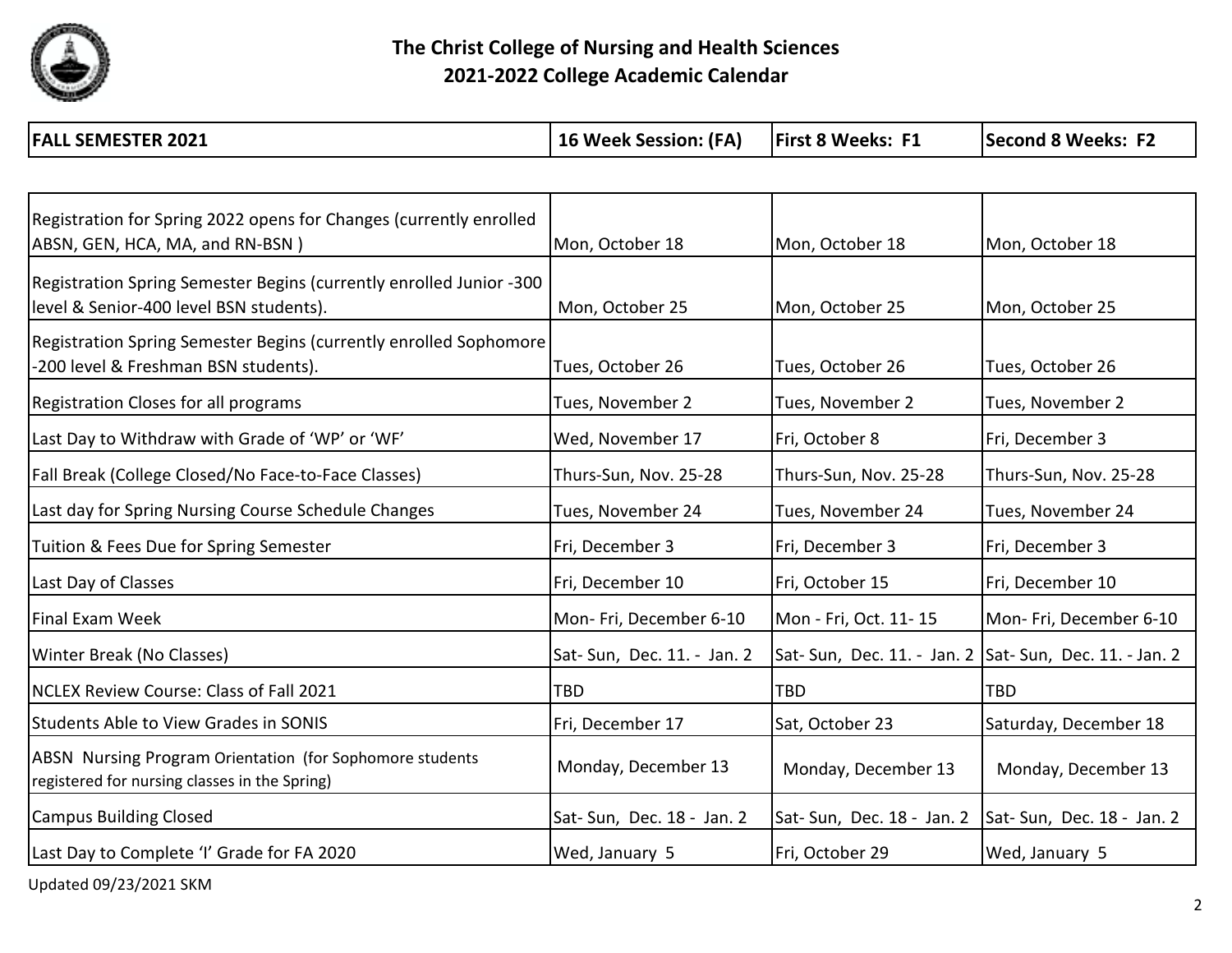

**The Christ College of Nursing and Health Sciences 2021-2022 College Academic Calendar**

| <b>SPRING SEMESTER 2022</b>                                                                                         | 16 Week Session: (SP)  | <b>First 8 Weeks: S1</b> | <b>Second 8 Weeks: S2</b> |
|---------------------------------------------------------------------------------------------------------------------|------------------------|--------------------------|---------------------------|
|                                                                                                                     |                        |                          |                           |
| <b>RN-BSN &amp; HCA Program Orientation opens Online</b>                                                            | Mon, December 6        | Mon, December 6          | Mon, December 6           |
| <b>First Day of Classes</b>                                                                                         | Mon, January 3         | Mon, January 3           | Mon, February 28          |
| Last Day to Add a Class                                                                                             | Tues, January 11       | Fri, January 7           | Fri, March 4              |
| Last Day for 100% Refund                                                                                            | Tues, January 11       | Fri, January 7           | Fri, March 4              |
| Last day to Drop Course with No Grade Assigned                                                                      | Tues, January 11       | Fri, January 7           | Fri, March 4              |
| Last day to request course section changes                                                                          | Tues, January 11       | Fri, January 7           | Fri, March 4              |
| Martin Luther King Day (College Closed/No Face-to-Face Classes)                                                     | Mon, January 17        | Mon, January 17          | Mon, January 17           |
| <b>Enrollment Census Date</b>                                                                                       | Tues, January 18       | Tues, January 18         | Tues, January 18          |
| Last Day for 75% Refund                                                                                             | Thurs, January 20      | n/a                      | n/a                       |
| Last Day for 50% Refund                                                                                             | Fri, January 28        | Fri, January 21          | Tues, March 15            |
| Last Day for 25% Refund                                                                                             | Fri, February 4        | n/a                      | n/a                       |
| 0% Refund Effective                                                                                                 | Mon, February 6        | Mon, January 24          | Wed, March 16             |
| Last Day to Withdraw with Grade of 'W'                                                                              | Wed, February 23       | Mon, February 1          | Wed, March 16             |
| Midterm                                                                                                             | Wed, February 23       | Mon, January 31          | Mon, March 28             |
| Spring break (College Open/No Face-to-Face Classes)                                                                 | Thurs-Sun, March 10-13 | Thurs-Sun, March 10-13   | Thurs-Sun, March 10-13    |
| Registration for Summer 2021 opens for Changes (currently<br>enrolled ABSN, GEN, HCA, MA, and RN-BSN)               | Tuesday, March 1       | Tuesday, March 1         | Tuesday, March 1          |
| BSN Registration Summer Semester Begins (currently enrolled<br>Junior -300 level & senior - 400 level BSN students) | Begins Mon, March 7    | Begins Mon, March 7      | Begins Mon, March 7       |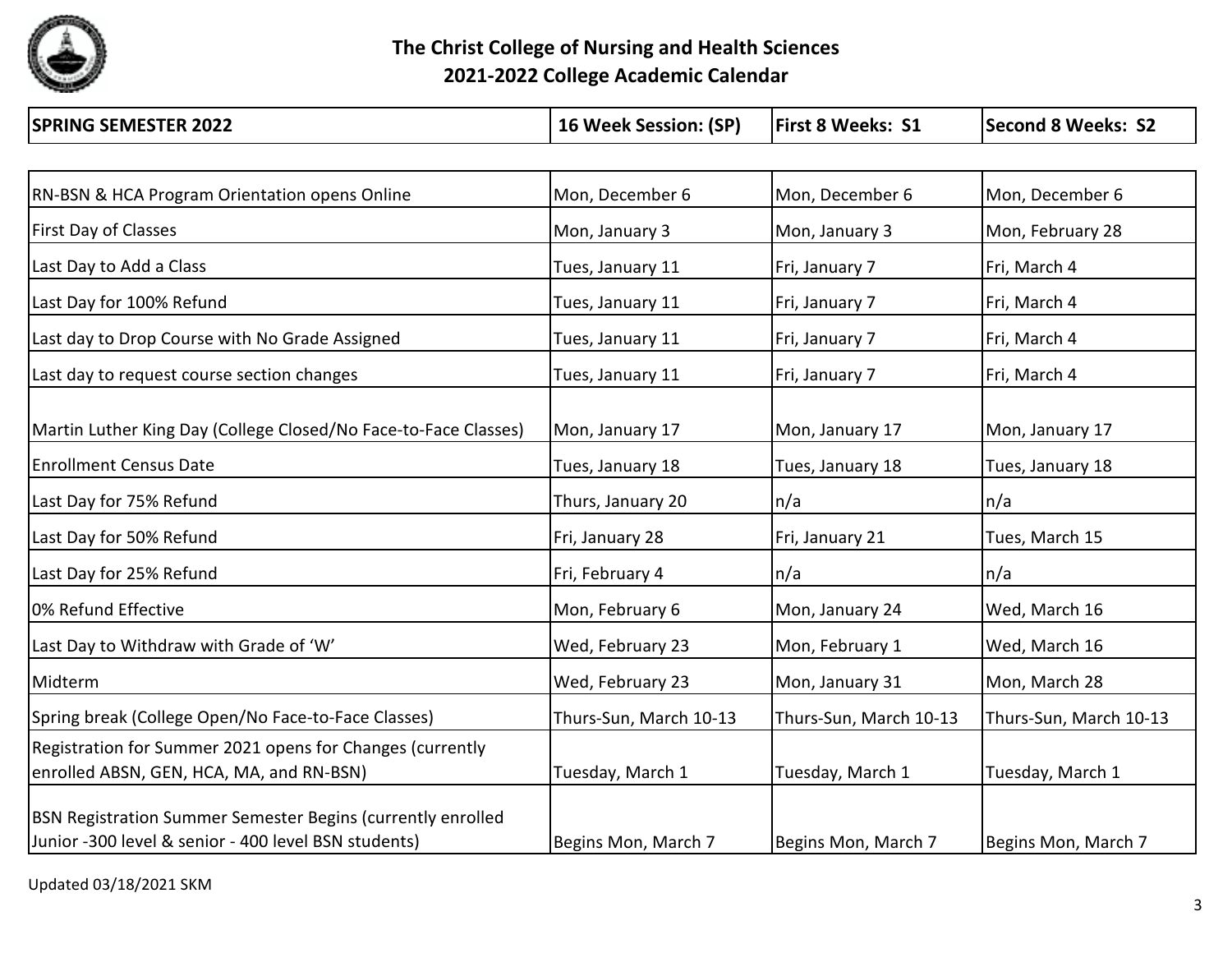

**The Christ College of Nursing and Health Sciences 2021-2022 College Academic Calendar**

| <b>SPRING SEMESTER 2022</b>                                                                                  | 16 Week Session: (SP)  | <b>First 8 Weeks: S1</b> | <b>Second 8 Weeks: S2</b> |
|--------------------------------------------------------------------------------------------------------------|------------------------|--------------------------|---------------------------|
|                                                                                                              |                        |                          |                           |
| BSN Registration Summer Semester Begins (currently enrolled<br>Sophomore -200 level & Freshman BSN students) | Begins Tues, March 8   | Begins Tues, March 8     | Begins Tues, March 8      |
| Summer Registration Closes for all programs                                                                  | Wed, March 16          | Wed, March 16            | Wed, March 16             |
| Last Day to Withdraw with Grade of 'WP' or 'WF'                                                              | Fri, April 8           | Fri, February 18         | Fri, April 16             |
| Last Day of Classes                                                                                          | Fri, April 15          | Fri, February 25         | Fri, April 22             |
| Tuition and Fees Due for Summer Semester                                                                     | Tues, April 5          | Tues, April 5            | Tues, April 5             |
| Final Exam Week                                                                                              | Mon - Fri, April 18-22 | Mon - Fri Feb. 20-25     | Mon - Fri, April 18-22    |
| <b>NCLEX Review Course: Class of Spring 2022</b>                                                             | TBD                    | <b>TBD</b>               | TBD                       |
| <b>Students Able to View Grades in SONIS</b>                                                                 | Wed, April 26          | Sat, March 5             | Sat, April 30             |
| Commencement (CINTAS Center)                                                                                 | Sat, April 30, 2022    | Sat, April 30, 2022      | Sat, April 30, 2022       |

Last Day to Complete 'I' Grade for SP 2021 Fri, May 7 Fri, May 7 Fri, March 11, 2021 Fri, May 7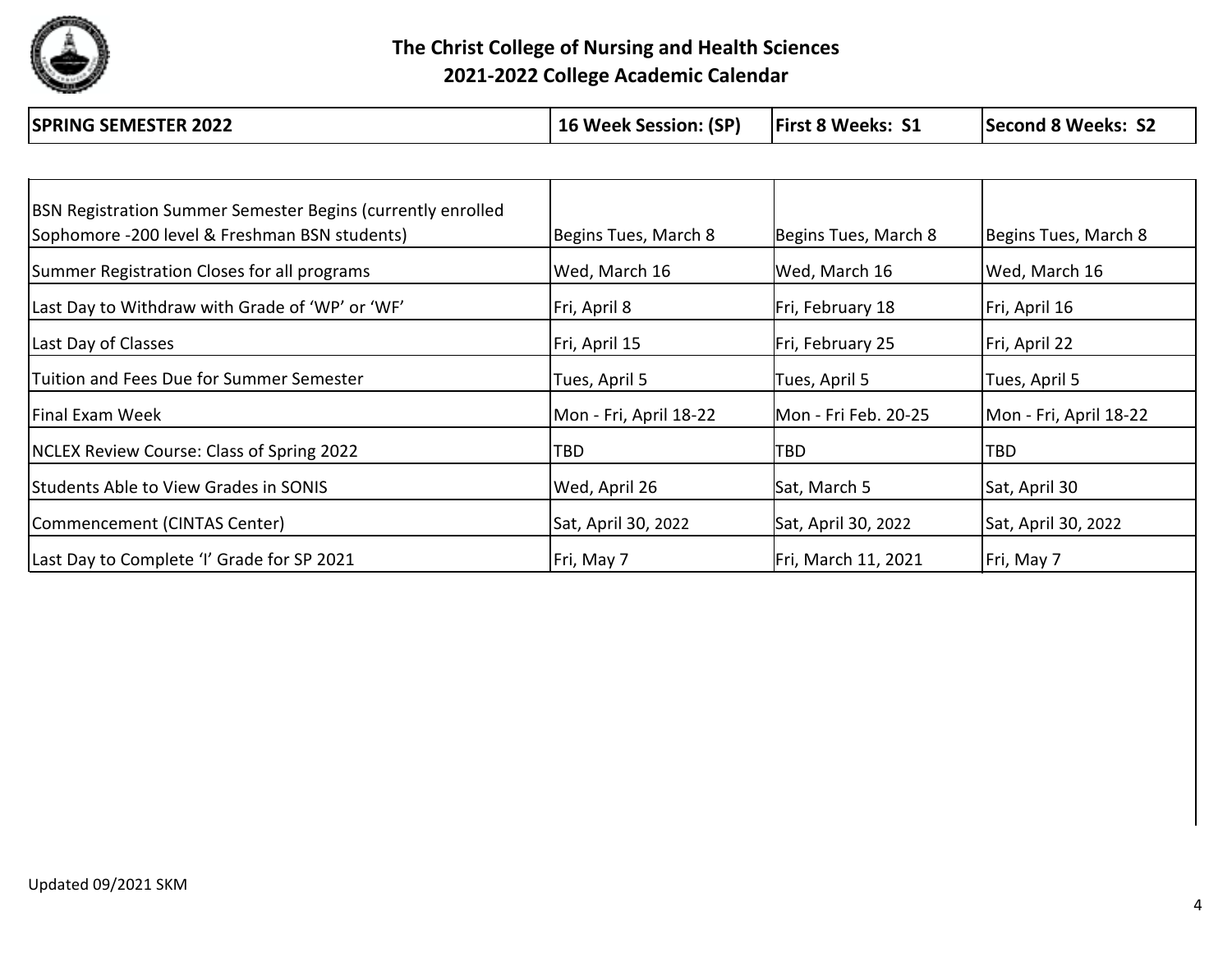

**The Christ College of Nursing and Health Sciences 2021-2022 College Academic Calendar**

| <b>SUMMER SEMESTER 2022</b>                                                                                           | 16 Week Session: (SU) | <b>First 8 Weeks: U1</b> | <b>Second 8 Weeks: U2</b> |
|-----------------------------------------------------------------------------------------------------------------------|-----------------------|--------------------------|---------------------------|
|                                                                                                                       |                       |                          |                           |
| <b>RN-BSN &amp; HCA Program Orientation opens Online</b>                                                              | Mon, April 4          | Mon, April 4             | Mon, April 4              |
| Tuition and Fees Due for Summer Semester                                                                              | Tues, April 5         | Tues, April 5            | Tues, April 5             |
| <b>First Day of Classes</b>                                                                                           | Mon, May 2            | Mon, May 2               | Mon, June 27              |
| Last Day to Add a Class                                                                                               | Tues, May 10          | Fri, May 6               | Tues, July 3              |
| Last day to Request course section changes                                                                            | Tues, May 10          | Fri, May 6               | Tues, July 3              |
| Last Day for 100% Refund                                                                                              | Tues, May 10          | Fri, May 7               | Tues, July 3              |
| Last day to Drop Class with No Grade Assigned                                                                         | Tues, May 10          | Fri, May 7               | Tues, July 3              |
| <b>Enrollment Census Date</b>                                                                                         | Tues, May 17          | Tues, May 17             | Tues, May 17              |
| Last Day for 75% Refund                                                                                               | Wed, May 18           | n/a                      | n/a                       |
| Registration for Fall 2022 opens for Changes (currently enrolled                                                      |                       |                          |                           |
| ABSN, GEN, HCA, MA, and RN-BSN)                                                                                       | Mon, May 23           | Mon, May 23              | Mon, May 23               |
| Last Day for 50% Refund                                                                                               | Wed, May 25           | Thurs, May 26            | Wed, July 14              |
| Memorial Day Holiday (College Closed/No Face-to-Face Classes)                                                         | Mon, May 30           | Mon, May 30              | Mon, May 30               |
| BSN Registration Fall 22 Semester Begins (currently enrolled Junior -<br>300 level & senior - 400 level BSN students) | Begins Wed, June 1    | Begins Wed, June 1       | Begins Wed, June 1        |